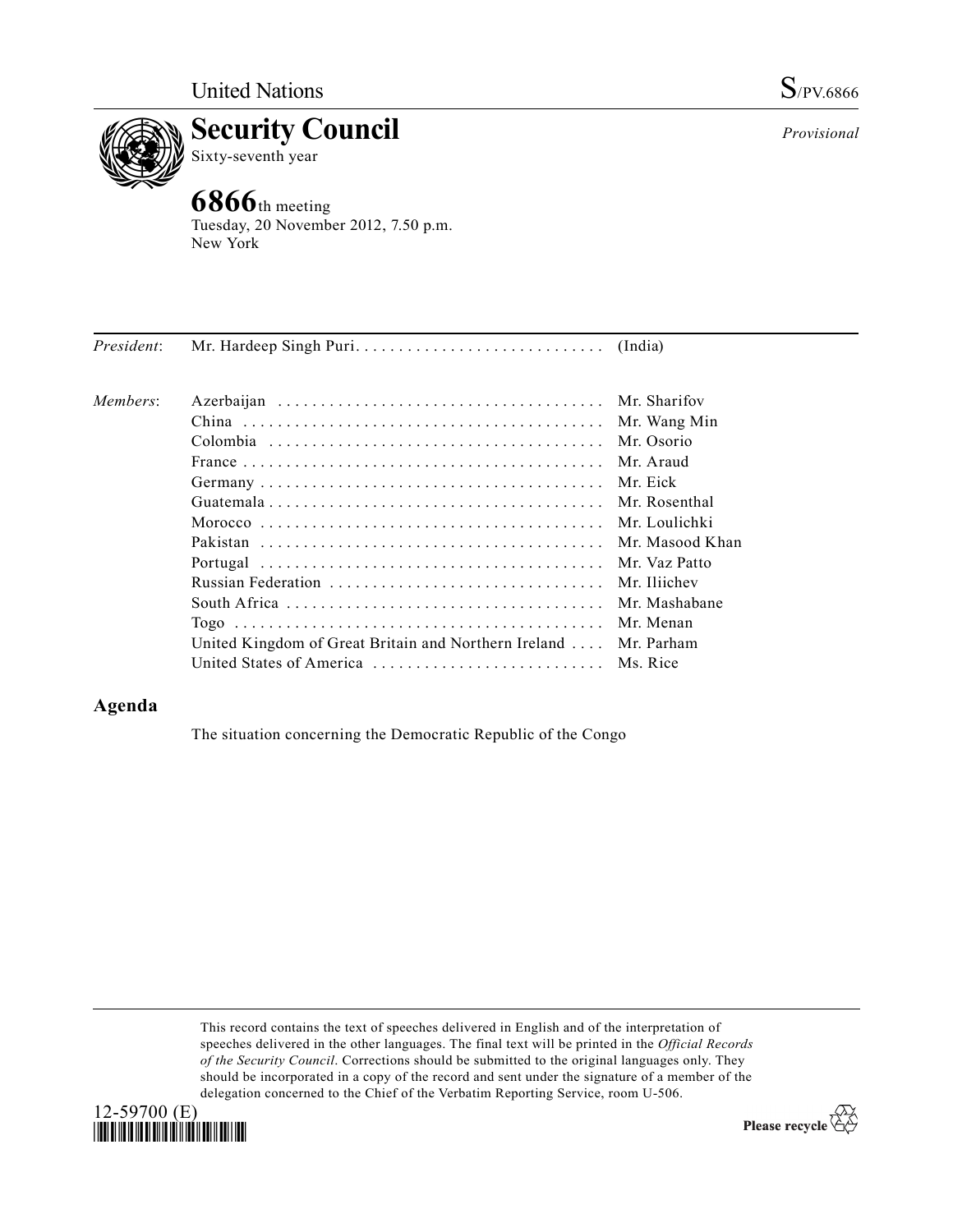*The meeting was called to order at 7.50 p.m.*

## **Adoption of the agenda**

*The agenda was adopted.*

## **The situation concerning the Democratic Republic of the Congo**

**The President**: In accordance with rule 37 of the Council's provisional rules of procedure, I invite the representatives of the Democratic Republic of the Congo and Rwanda to participate in this meeting.

The Security Council will now begin its consideration of the item on its agenda.

Members of the Council have before them document S/2012/858, which contains the text of a draft resolution submitted by Colombia, France, Germany, Morocco, Portugal, South Africa, Togo, the United Kingdom of Great Britain and Northern Ireland and the United States of America.

It is my understanding that the Council is ready to proceed to the vote on the draft resolution before it. I shall put the draft resolution to the vote now.

*A vote was taken by show of hands.*

*In favour*:

Azerbaijan, China, Colombia, France, Germany, Guatemala, India, Morocco, Pakistan, Portugal, Russian Federation, South Africa, Togo, United Kingdom of Great Britain and Northern Ireland and United States of America

**The President**: There were 15 votes in favour. The draft resolution has been adopted unanimously as resolution 2076 (2012).

I now give the floor to the representative of the Democratic Republic of the Congo.

**Mr. Ngwej** (Democratic Republic of the Congo) (*spoke in French*): It is an honour for me to address the Security Council on behalf of Mr. Joseph Kabila Kabange, President of the Democratic Republic of the Congo, whom I am representing at this meeting, and on behalf of the entire Congolese people and its Government.

At the outset, I express my deep pleasure in seeing you, Sir, presiding over the Security Council this month. You represent India, a country with which the Democratic Republic of the Congo maintains longstanding relations characterized by reciprocal esteem and respect. Since my country attained to international sovereignty, India has always stood at our side in the defence of our territorial integrity. I take this opportunity to commend your predecessor, Ambassador Gert Rosenthal, Permanent Representative of Guatemala, and to thank him for his outstanding leadership of of the Council last month.

I also thank you, Sir, for having agreed to convene this important meeting of the Security Council on the situation in the Democratic Republic of the Congo, particularly in the light of the humanitarian tragedy currently unfolding in and around Goma as a consequence of the aggression by regular troops of the Rwandan army.

Let me furthermore pay well-deserved tribute to Secretary-General Ban Ki-moon for his good offices and his commitment to the quest for peace and security around the world in general, and in particular for his personal involvement in restoring lasting peace to the Democratic Republic of the Congo.

The accelerating deterioration of the situation in the province of North Kivu began on 15 November following the attacks launched on positions of the Forces armées de la République démocratique du Congo (FARDC) by troops of the regular Rwandan army. These included three battalions of the Rwandan Defence Forces (RDF), commanded by General Ruvusha, and two RDF special forces units, including a heavy artillery unit commanded by Rwandan General Gatama Kashumba.

In the view of many observers on the ground, the so-called military success of the 23 March Movement (M-23) in Goma was rather suprising. Unlike the debacle suffered by the attackers since 15 November in the areas of Kibumba and Kazizi along the border with Rwanda, the operations that led to the fall of Goma benefited from remarkable planning, abundant resupply, and in particular night-vision equipment. This is materiel that, unlike Rwanda, neither the FARDC nor the United Nations Organization Stabilization Mission in the Democratic Republic of the Congo (MONUSCO) have in their arsenals. Even air defence equipment was used against combat helicopters of the Forces armées de la République démocratique du Congo and MONUSCO. Rwandan territory has been used systematically as a theatre for manoeuvres to circumvent the Forces armées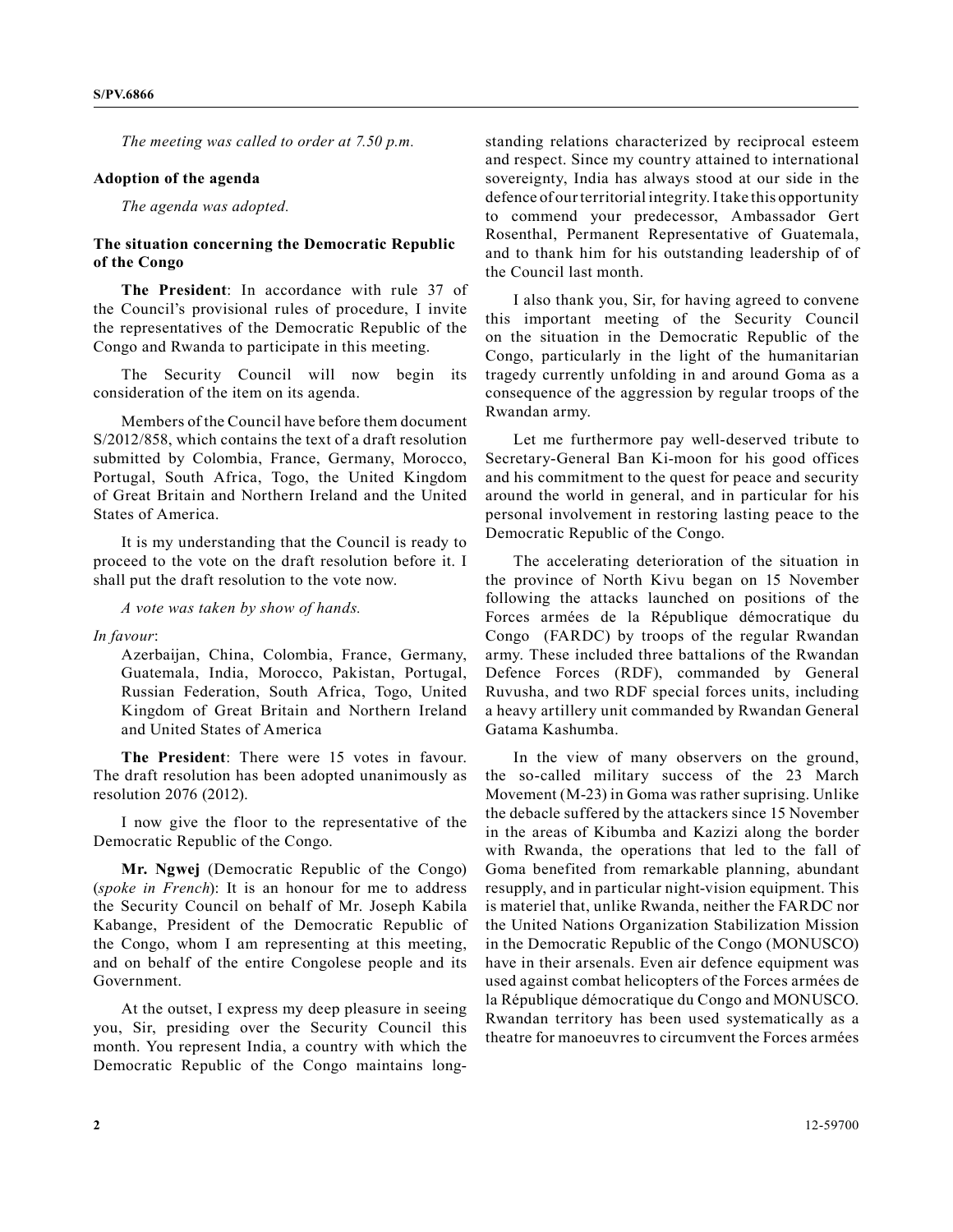de la République démocratique du Congo in order to conquer new territory on the road to Goma.

There is no need for us at this juncture to go into detail about other evidence of Rwanda's involvement in the war around Goma. There is a great deal of such evidence, and it is well documented. In that respect, how can we describe this humanitarian tragedy without concluding that the situation has only exacerbated human suffering, the loss of human life, massive violations of human rights, the rape of women, the forced recruitment of children, widespread population displacements, extortion of property, the breakdown of economic and trade activity, and the growing number of Congolese refugees. In brief, the situation is one of widespread insecurity and a major humanitarian crisis.

We hereby request the Security Council to reaffirm and uphold the purposes and principles of the Charter of the United Nations, of which it is the guarantor, and particularly to most firmly condemn Rwanda and the assaults on human rights and international humanitarian law perpetrared by its troops on Congolese territory. The Council must demand that Rwanda put an immediate end to its aggression and withdraw all its troops from the city of Goma and the territory of the Democratic Republic of the Congo. It must insist on a cessation of all forms of violence and activity that could destabilize and undermine the authority of the Congolese State. It must support the efforts of the Government to restore and strengthen State authority in the eastern part of the country, and implement targeted sanctions against all leaders of M-23 and Rwandan officers cited in the mid-term report of the United Nations group of experts.

In order to dissipate the climate of instability prevailing in the province of North Kivu, the Democratic Republic of the Congo calls for open dialogue in good faith with Rwanda in order to resolve their ongoing security problems. We also call for the good offices of the United Nations to facilitate that dialogue.

Furthermore, we would like to see greater involvement on the part of MONUSCO in terms of resources, force strength and logistics, so as to meet more effectively the demands of peacekeeping in the eastern part of the Democratic Republic of the Congo.

Now that the responsibility of Rwanda has been clearly established in the destabilization of the Democratic Republic of the Congo, in mass human rights violations and in the humanitarian tragedy afflicting the people of North Kivu, it is up to the Council to take the following action. First, in the light of the acts committed by Rwanda, it should state that the recurring attitude of this neighbouring country with regard to the Democratic Republic of the Congo constitutes a serious and persistent violation of the principles enshrined in the Charter of the United Nations in its Articles 1, 2, 6 and 39; a serious threat to international peace and security in the subregion; and a series of proven acts of aggression under Article 39 of the Charter.

Secondly, it should state that once again Rwanda has circumvented the sacrosanct principle enshrined in paragraph 4 of Article 2 of the Charter, which calls on States Members of the Organization to refrain in their international relations from resorting to the threat or the use of force against the territorial integrity or political independence of any State, or in any other manner inconsistent with the purposes of the United Nations.

Thirdly, the Council should state that Rwanda is a Member of the United Nations and recall that, in accordance with Article 6 of the Charter, a Member that persistently violates the principles of the Charter may be expelled from the Organization by the General Assembly upon the recommendation of the Security Council.

Lastly, the Council should ascertain all the consquences of Rwanda's behaviour and take whatever steps are necessary to restore peace and security in North Kivu.

In conclusion, the Democratic Republic of the Congo reiterates its openness to dialogue with the true protagonist, Rwanda. Nevertheless, the Democratic Republic of the Congo will no longer settle for easy arrangements of the sort that, for three years, have always produced the same effects with the same consequences. The Democratic Republic of the Congo now demands an open, frank debate that could guarantee lasting peace in the interests of all the peoples of the region.

**The President**: I now give the floor to the representative of Rwanda.

**Mr. Nduhungirehe** (Rwanda) (*spoke in French*): I would also like to congratulate you, Sir, upon your assumption of the presidency of the Security Council.

Rwanda had planned to speak tomorrow during the debate on the Democratic Republic of the Congo Sanctions Committee, but the adoption of resolution 2076 (2012) this evening and the statement just made